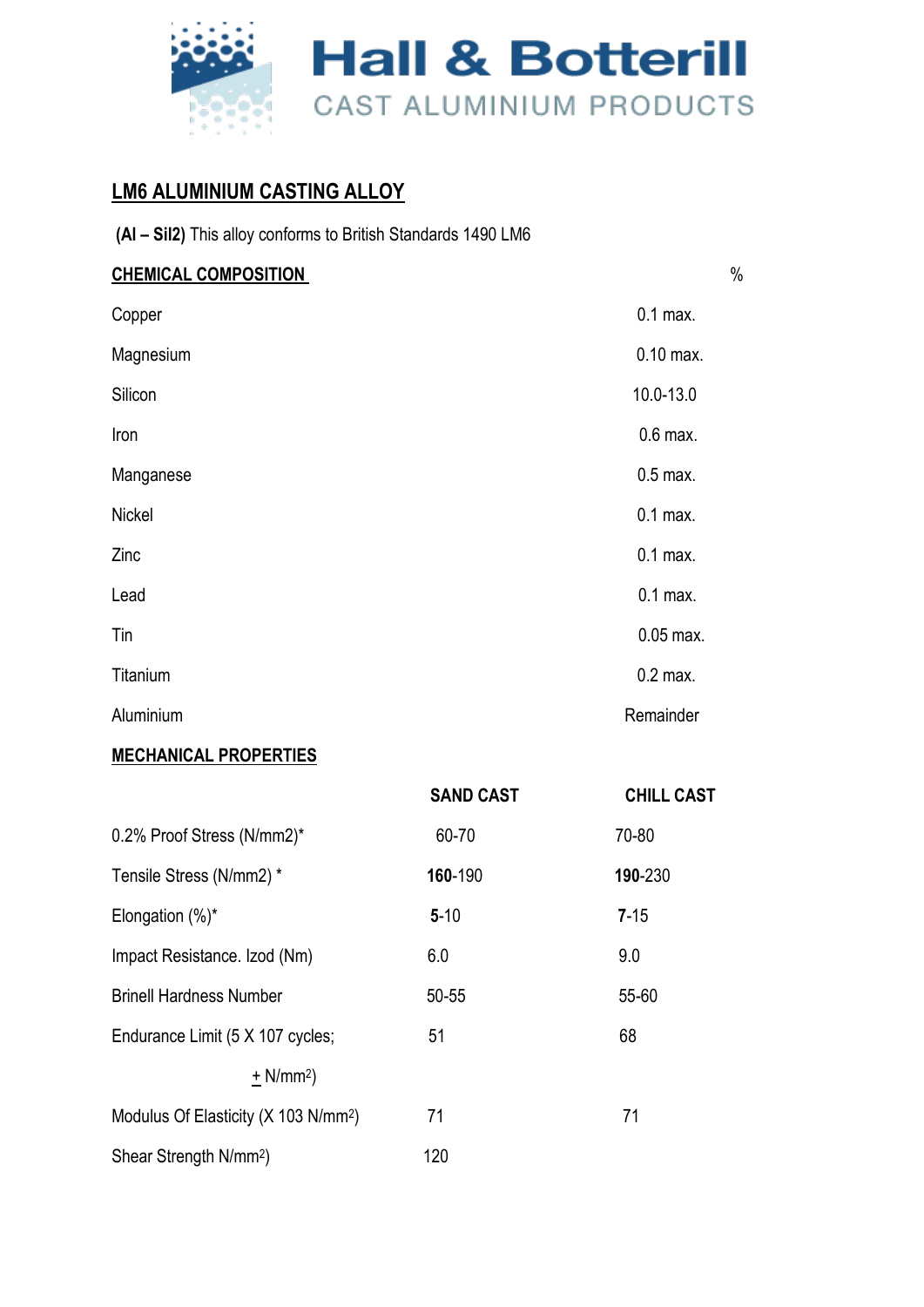\* The values shown are typical ranges for sand and chill cast test bars produced to the requirements of B.S. 1490 and for 6 mm diameter die cast bars; those in heavier type are minimum specification values.

## **STRENGTH AT ELEVATED TEMPERATURES**

Tensile strength and hardness decrease fairly regularly with increasing temperature and become relatively poor at temperatures of the order of 250 °C.

## **PHYSICAL PROPERTIES**

| Coefficient of Thermal Expansion (per °C at 20-100°C)                            | .0.000020 |
|----------------------------------------------------------------------------------|-----------|
| Thermal Conductivity (cal/cm2/cm/ $\rm ^oC/$ at 25 $\rm ^oC/$ *                  | 0.34      |
| Electrical Conductivity (% copper standard at 20 °C *                            | 37        |
| * Applies to sand castings; values are approximate and will vary with condition. |           |
| Solidification Shrinkage (approx. %)                                             | 3.7       |
| <b>Specific Gravity</b>                                                          | 2.65      |
| Freezing Range (°C) approx.                                                      | 575-565   |

#### **MACHINABILITY**

Alloys of this and similar compositions are rather difficult to machine. This is due firstly to their tendency to drag and secondly to the rapid tool wear caused by the high silicon content.

Carbide tipped tools with large rake angles and relatively low cutting speeds give comparatively good results. A cutting lubricant and coolant should be employed.

#### **CORROSION RESISTANCE**

LM6 exhibits excellent resistance to corrosion under both ordinary atmospheric and marine conditions. For the severest conditions this property can be further enhanced by anodic treatment.

#### **ANODISING**

LM6 can be anodised by any of the common processes, the resulting protective film ranging in colour from grey to dark brown.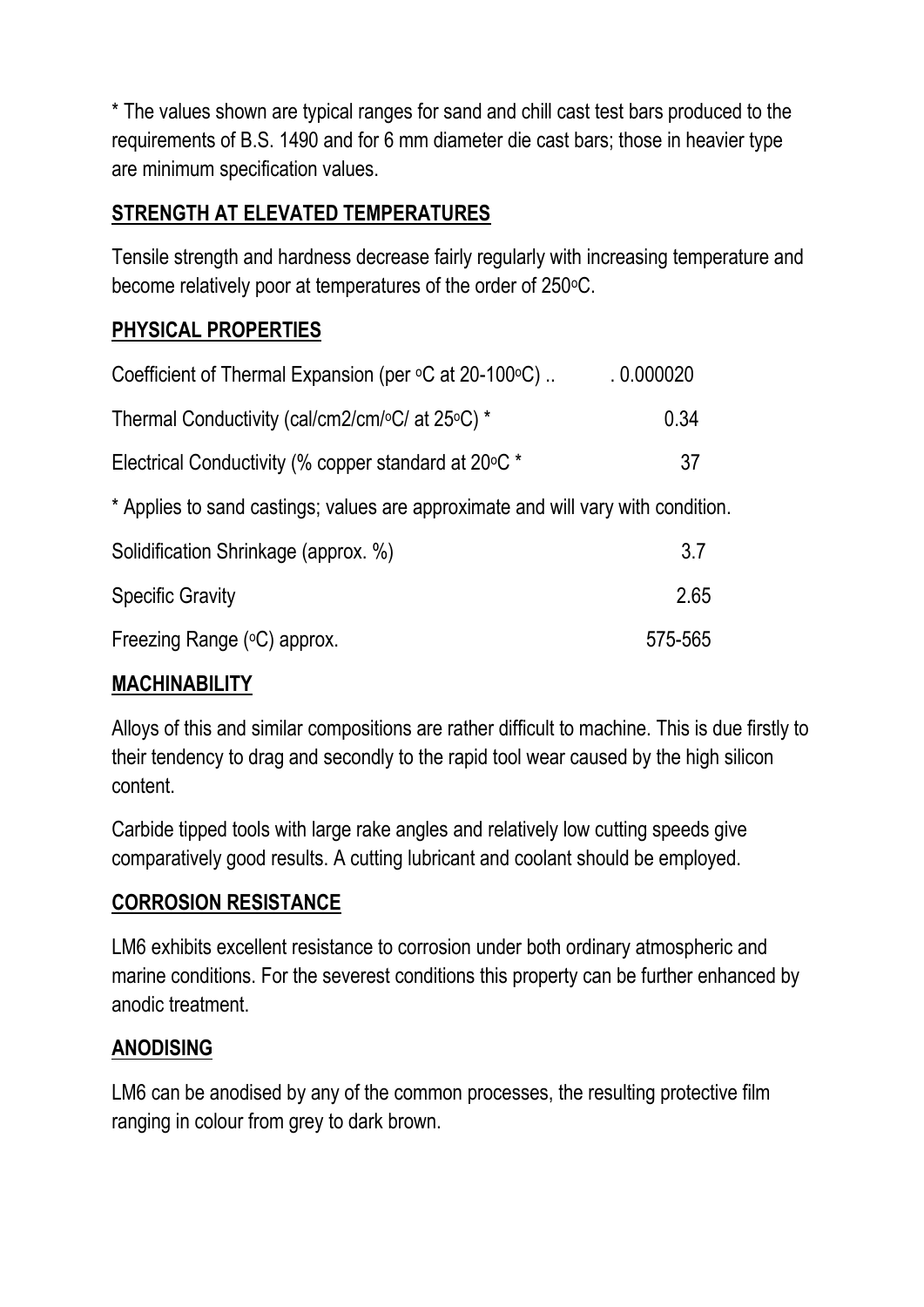## **CASTING CHARACTERISTICS**

**Fluidity** Can be cast into thinner and more intricate sections than any of the other types of casting alloys.

**Pressure Tightness** Especially suitable for leak tight castings.

**Hot Tearing** Castings in sand or chill moulds exhibit complete freedom for hot tearing.

**Typical Pouring Temperature** A typical temperature for sand and chill castings is 725oC but in practice it may range considerably above or below this value according to the dimensions of the casting. Pouring Temperatures for die castings depend very largely on the particular casting and the machine and vary too widely for a typical temperature to provide useful guidance. The melt should not, however, be allowed to stand at temperatures only a little above the freezing range or the bottom of the melt may become enriched in such elements as iron and manganese.

#### **Notes -**

For sand castings and medium and heavy section chill castings the alloy must be modified before pouring (by treatment with sodium or sodium salts . If the maximum mechanical properties are to be realised. An alternative modifying process is the treatment of the melt with strontium as an aluminium-silicon-strontium hardener. A more persistant state of modification is achieved by this method.

# **HEAT TREATMENT**

Ductility can be improved slightly by heating at 250-300oC, but apart from stress relieving, the heat treatment of LM6 is of little industrial interest.

# **APPLICATION AND GENERAL NOTES**

Suitable for Marine 'on deck' castings, water-cooled manifolds and jackets, motor car and road transport fittings; thin section and intricate castings such as housing, meter cases and switchboxes; for very large castings, e.g cast doors and panels where ease of casting is essential; for chemical and dye industry castings, e.g pump parts; for paint industry and food and domestic castings. The general use where marine atmospheres or service conditions make corrosion resistance a matter of major importance. Especially suitable for castings that are to be welded. The ductility of LM6 alloy enable castings easily to be rectified or even modified in shape, e.g simple components may be cast straight and later bent to the required contour.